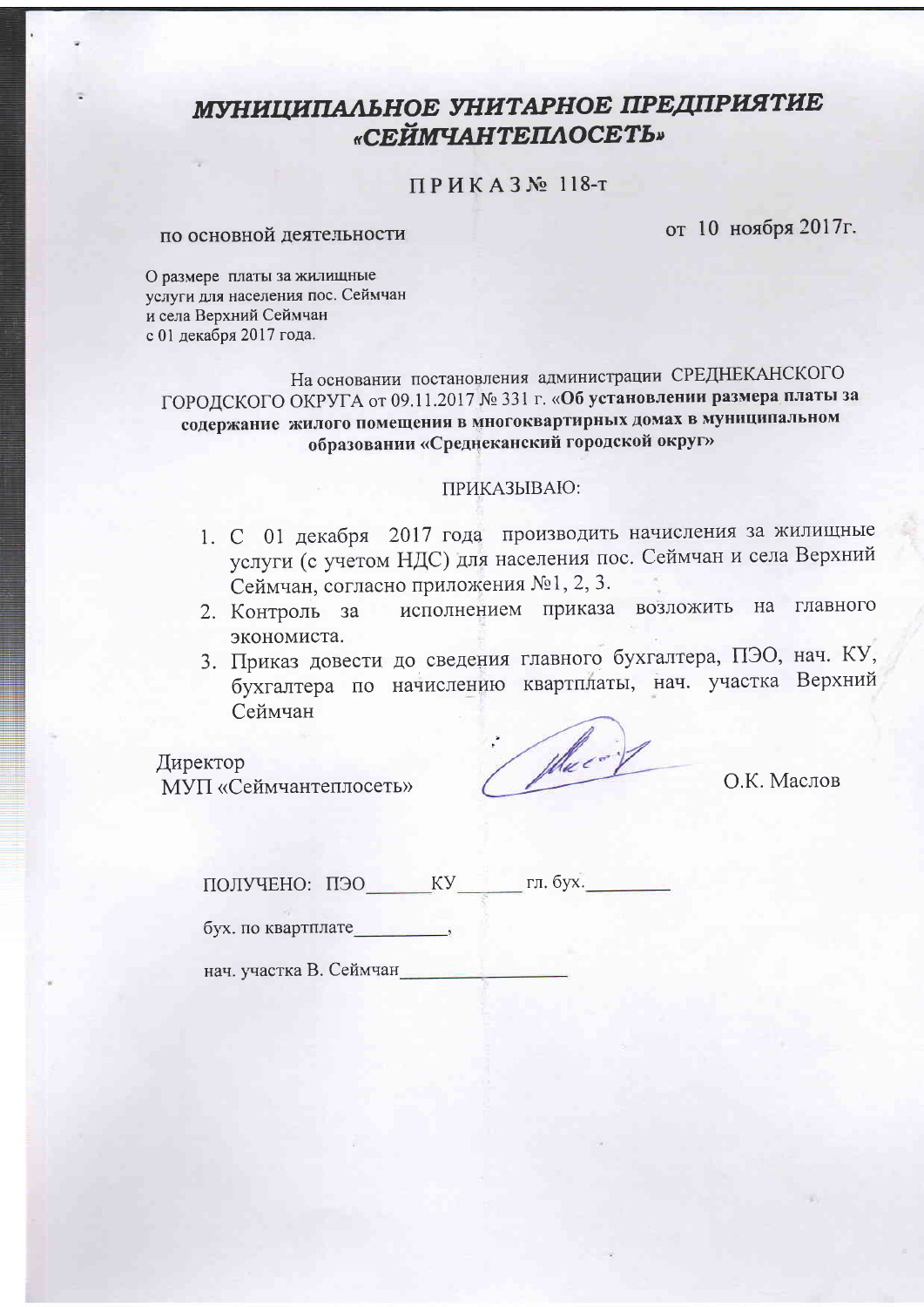Приложение N 1 к приказу N 118 - т от 10.11.2017 г.

# РАЗМЕР ПЛАТЫ ЗА СОДЕРЖАНИЕ ЖИЛОГО ПОМЕЩЕНИЯ В МНОГОКВАРТИРНЫХ ДОМАХ, СОБСТВЕННИКИ ИЛИ НАНИМАТЕЛИ КОТОРОГО ВЫБРАЛИ СПОСОБ УПРАВЛЕНИЯ МНОГОКВАРТИРНЫМ ДОМОМ, НО НА ОБЩЕМ СОБРАНИИ НЕ ПРИНЯЛИ РЕШЕНИЕ ОБ УСТАНОВЛЕНИИ РАЗМЕРА ПЛАТЫ ЗА СОДЕРЖАНИЕ ЖИЛОГО ПОМЕЩЕНИЯ В МНОГОКВАРТИРНОМ ДОМЕ, ЛИБО В ОТНОШЕНИИ КОТОРОГО ОТСУТСТВУЕТ ДОГОВОР УПРАВЛЕНИЯ, ЗАКЛЮЧЕННЫЙ С УПРАВЛЯЮЩЕЙ ОРГАНИЗАЦИЕЙ, ОТОБРАННОЙ В РЕЗУЛЬТАТЕ ПРОВЕДЕНИЯ ОТКРЫТОГО КОНКУРСА

#### п. Сеймчан

| N<br>$\pi$ ./ $\pi$ . | Вид жилого помещения                                     | Единица<br>измерения            | Размер платы за содержание<br>жилого помещения, руб. коп.<br>в месяц (с учетом НДС) |  |
|-----------------------|----------------------------------------------------------|---------------------------------|-------------------------------------------------------------------------------------|--|
|                       | 1. Жилые дома капитального исполнения<br>2-5 этажные     | за 1 кв. м.<br>общей<br>площади | 29,10                                                                               |  |
|                       | 2. Жилые дома одноэтажные без мест<br>общего пользования | за 1 кв. м.<br>общей<br>площади | 24,38                                                                               |  |

### с. Верхний Сеймчан

| N<br>$\Pi$ ./ $\Pi$ . | Вид жилого помещения                                 | Единица<br>измерения            | Размер платы за содержание<br>жилого помещения, руб. коп.<br>в месяц (без НДС) |
|-----------------------|------------------------------------------------------|---------------------------------|--------------------------------------------------------------------------------|
|                       | 1. Жилые дома капитального исполнения<br>34- этажные | за 1 кв. м.<br>общей<br>площади | 15,71                                                                          |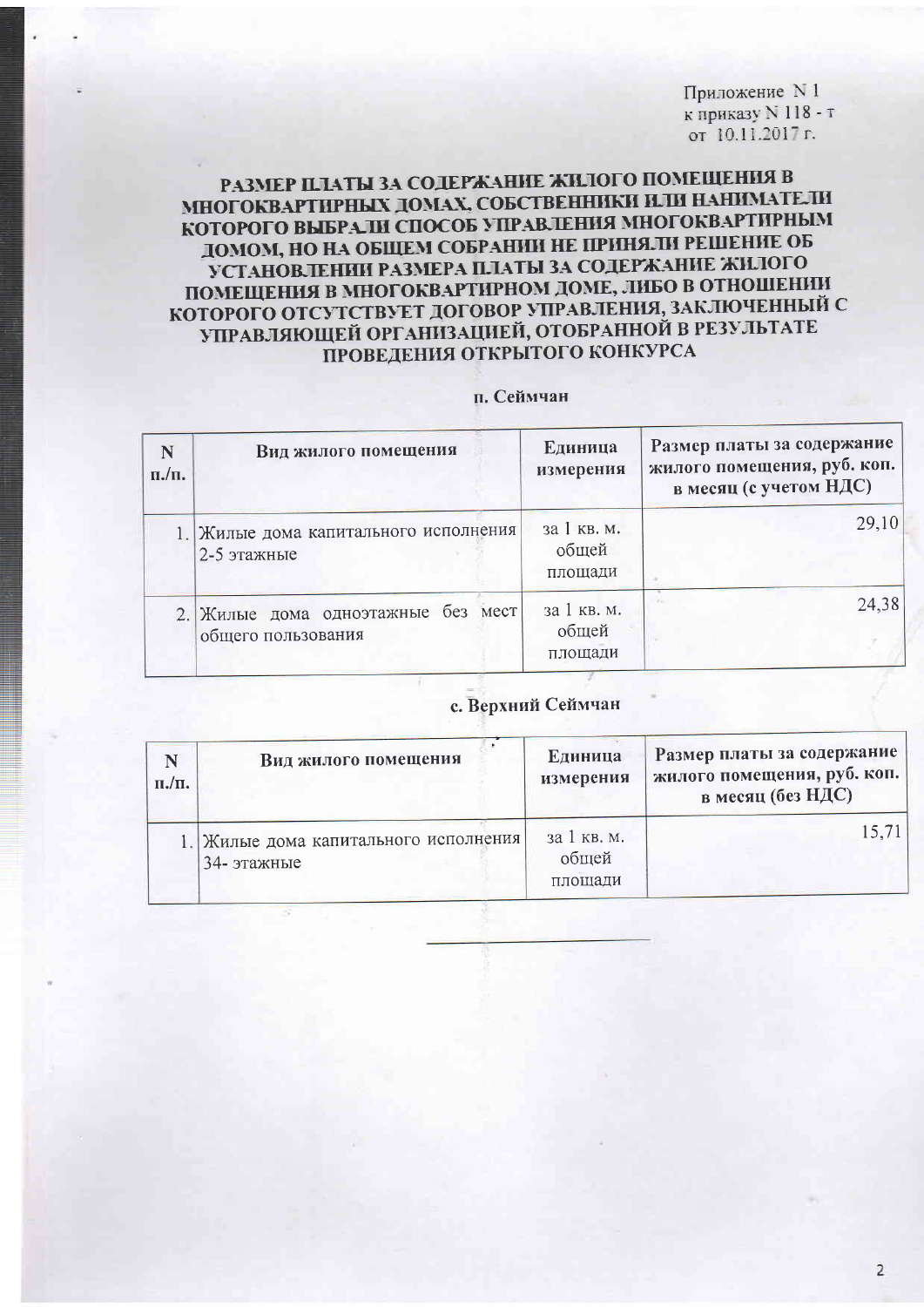Приложение № 2 к приказу N 118 - т от 10.11.2017 г.

#### **ПЕРЕЧЕНЬ**

## РАБОТ И УСЛУГ ПО СОДЕРЖАНИЮ ОБЩЕГО ИМУЩЕСТВА МНОГОКВАРТИРНЫХ ЛОМОВ, СОБСТВЕННИКИ ИЛИ НАНИМАТЕЛИ КОТОРОГО ВЫБРАЛИ СПОСОБ УПРАВЛЕНИЯ МНОГОКВАРТИРНЫМ ДОМОМ, НО НА ОБЩЕМ СОБРАНИИ НЕ ПРИНЯЛИ РЕШЕНИЕ ОБ УСТАНОВЛЕНИИ РАЗМЕРА ПЛАТЫ ЗА СОДЕРЖАНИЕ ЖИЛОГО ПОМЕШЕНИЯ В МНОГОКВАРТИРНОМ ДОМЕ, ЛИБО В ОТНОШЕНИИ КОТОРОГО ОТСУТСТВУЕТ ДОГОВОР УПРАВЛЕНИЯ, ЗАКЛЮЧЕННЫЙ С УПРАВЛЯЮЩЕЙ ОРГАНИЗАЦИЕЙ, ОТОБРАННОЙ В РЕЗУЛЬТАТЕ ПРОВЕДЕНИЯ ОТКРЫТОГО КОНКУРСА

#### п.Сеймчан

1. Жилые дома капитального исполнения 2-5-ти этажные

| N<br>$\Pi/\Pi$ | Наименование работ                                                                                                                                                                                                                                                                        | Периодичность                                    | Стоимость<br>на 1 кв. м<br>общей<br>площади<br>(рублей в<br>месяц с<br>учетом НДС) |  |
|----------------|-------------------------------------------------------------------------------------------------------------------------------------------------------------------------------------------------------------------------------------------------------------------------------------------|--------------------------------------------------|------------------------------------------------------------------------------------|--|
|                | Работы, необходимые для надлежащего содержания<br>несущих конструкций (фундаментов, стен, колонн и<br>столбов, перекрытий и покрытий, балок, ригелей,<br>лестниц, несущих элементов крыш) и ненесущих<br>конструкций (перегородок, внутренней<br>отделки,<br>полов) многоквартирных домов | в соответствии с<br>законодательств<br><b>OM</b> | 4,01                                                                               |  |
|                | в том числе:                                                                                                                                                                                                                                                                              |                                                  |                                                                                    |  |
|                | - очистка крыш от снега, сбивание наледи, сосулек                                                                                                                                                                                                                                         | в соответствии с<br>законодательств<br><b>OM</b> | 0,33                                                                               |  |
|                | общего<br>работы<br>надлежащему содержанию<br>по<br>имущества в многоквартирных домах                                                                                                                                                                                                     | в соответствии с<br>законодательств<br><b>OM</b> | 3,68                                                                               |  |
|                | 2. Работы, необходимые для надлежащего содержания<br>оборудования<br>инженерно-технического<br>$\,$ $\,$ $\,$ $\,$<br>систем<br>обеспечения, входящих в состав общего имущества в<br>многоквартирном доме                                                                                 | в соответствии с<br>законодательств<br><b>OM</b> | 2,93                                                                               |  |
|                | - прочие работы по содержанию и техническому<br>обслуживанию общего имущества в многоквартирных<br>домах (в том числе регулировка и наладка систем<br>электроснабжения, отопления, водоснабжения<br>И<br>водоотведения; укрепление и остекление окон и                                    | в соответствии с<br>законодательств<br><b>OM</b> |                                                                                    |  |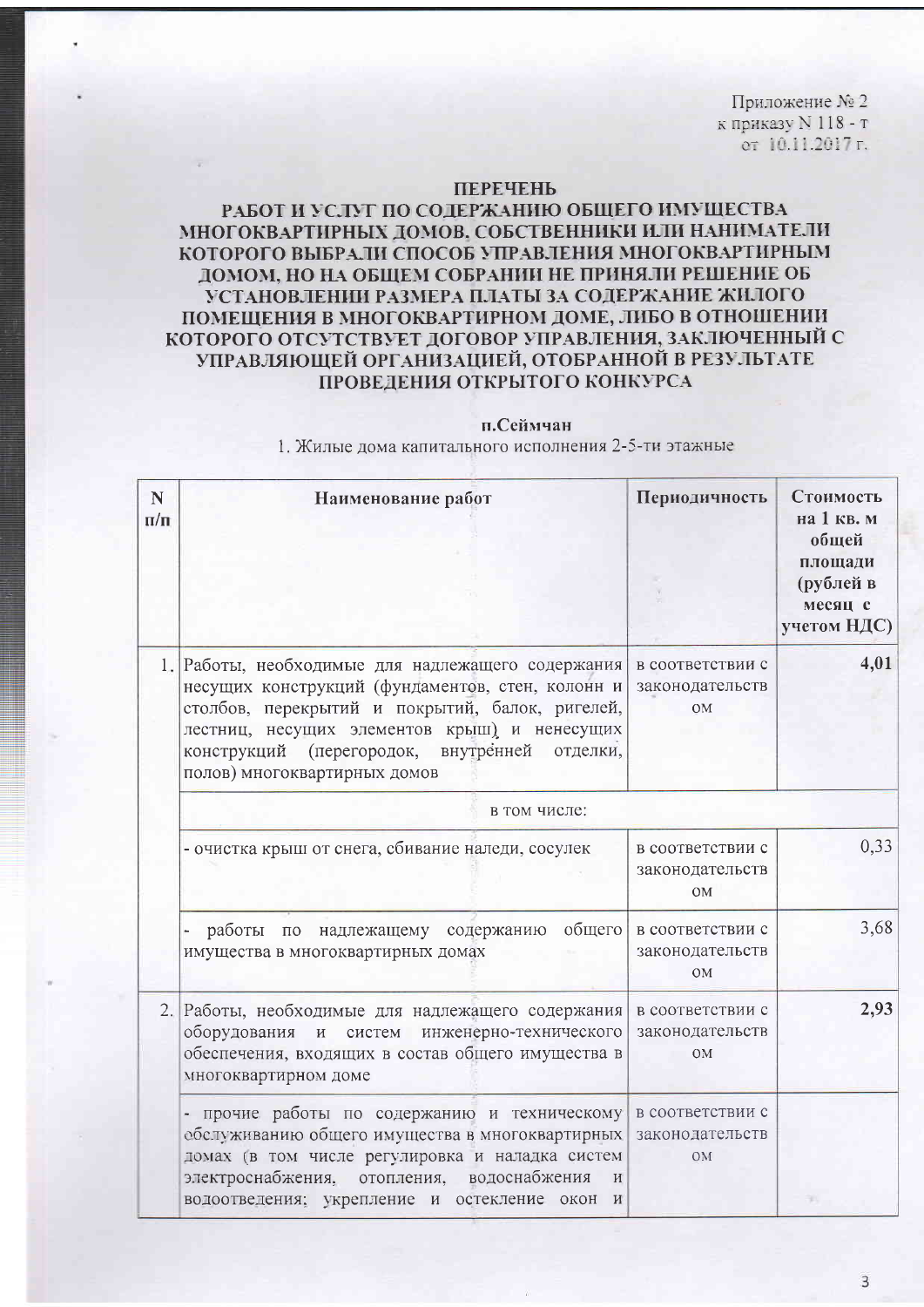|  | дверей;<br>проверка исправности канализационных<br>вытяжек и систем вентиляции; ремонт контейнерных<br>площадок и прочее) |                                           |       |
|--|---------------------------------------------------------------------------------------------------------------------------|-------------------------------------------|-------|
|  | 3. Работы и услуги по содержанию иного общего в соответствии с<br>имущества в многоквартирном доме                        | законодательств<br><b>OM</b>              | 22,16 |
|  | в том числе:                                                                                                              |                                           |       |
|  | подметание полов во всех помещениях общего<br>(лестничные<br>пользования<br>площадки,<br>марши<br>И<br>коридоры);         | 2 раза в неделю                           | 2,36  |
|  | - влажная уборка (протирка полов и перил) во всех<br>помещениях общего пользования                                        | 1 раз в месяц                             |       |
|  | - уборка земельного участка, входящего в состав<br>общего имущества                                                       | 1 раз в сутки                             | 2,36  |
|  | - вывоз твердых бытовых отходов                                                                                           | 1 раз в сутки                             |       |
|  | - аварийное обслуживание: систем водоснабжения,<br>теплоснабжения, канализации и энергоснабжения                          | постоянно                                 | 10,98 |
|  | - услуги по управлению многоквартирным домом                                                                              | постоянно                                 | 5,85  |
|  | - дератизация и дезинсекция помещений, входящих в<br>состав общего имущества                                              | 2 раза в год                              | 0,61  |
|  | - услуги по утилизации твердых бытовых отходов                                                                            | в соответствии с<br>законодательств<br>OM |       |
|  | Итого стоимость работ                                                                                                     |                                           | 29,10 |
|  |                                                                                                                           |                                           |       |

# 2. Жилые дома одноэтажные без мест общего пользования

| N<br>$\Pi/\Pi$ | Наименование работ                                                                                                                                                                                                                                                                        | Периодичность                                    | Стоимость<br>на 1 кв. м<br>общей<br>площади<br>(рублей в<br>месяц без<br>НДС) |
|----------------|-------------------------------------------------------------------------------------------------------------------------------------------------------------------------------------------------------------------------------------------------------------------------------------------|--------------------------------------------------|-------------------------------------------------------------------------------|
|                | 1. Работы, необходимые для надлежащего содержания<br>несущих конструкций (фундаментов, стен, колонн и<br>столбов, перекрытий и покрытий, балок, ригелей,<br>лестниц, несущих элементов крыш) и ненесущих<br>конструкций (перегородок, внутренней отделки,<br>полов) многоквартирных домов | в соответствии с<br>законодательств<br><b>OM</b> |                                                                               |

 $\sqrt{4}$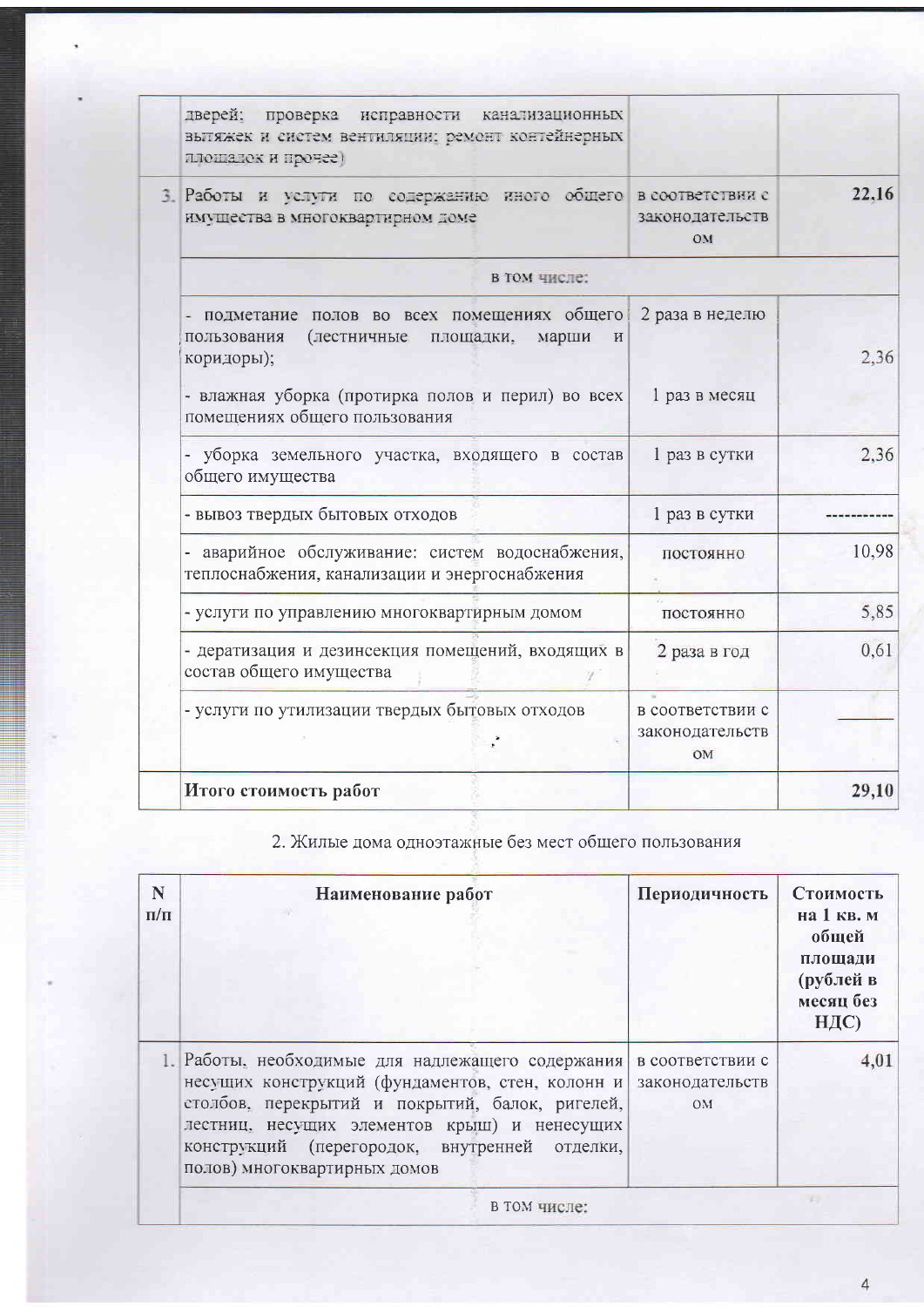|    | - очистка крыш от снега, сбивание наледи, сосулек                                                                                                                                                                                                                                                                                                                                                                                                                                                                                                                                                                          | ΠO<br>необходимости                                            | 0.33  |
|----|----------------------------------------------------------------------------------------------------------------------------------------------------------------------------------------------------------------------------------------------------------------------------------------------------------------------------------------------------------------------------------------------------------------------------------------------------------------------------------------------------------------------------------------------------------------------------------------------------------------------------|----------------------------------------------------------------|-------|
|    | работы по надлежащему содержанию общего<br>имущества в многоквартирных домах                                                                                                                                                                                                                                                                                                                                                                                                                                                                                                                                               | в соответствии с<br>законодательств<br>$\mathcal{C}\mathbf{V}$ | 3.68  |
|    | 2. Работы, необходимые для надлежащего содержания в соответствии с<br>систем инженерно-технического<br>оборудования и<br>обеспечения, входящих в состав общего имущества в<br>многоквартирном доме<br>техническому<br>M<br>работы<br>содержанию<br>$\Pi{\rm O}$<br>обслуживанию общего имущества в многоквартирных<br>домах (в том числе регулировка и наладка систем<br>отопления, водоснабжения<br>$\mathbf{H}$<br>электроснабжения,<br>водоотведения; укрепление и остекление окон<br>H<br>исправности канализационных<br>проверка<br>дверей;<br>вытяжек и систем вентиляции; ремонт контейнерных<br>площадок и прочее) | законодательств<br>OM                                          | 2,93  |
| 3. | Работы и услуги по содержанию иного общего<br>имущества в многоквартирном доме                                                                                                                                                                                                                                                                                                                                                                                                                                                                                                                                             | в соответствии с<br>законодательств<br>OM                      | 17,44 |
|    | в том числе:                                                                                                                                                                                                                                                                                                                                                                                                                                                                                                                                                                                                               |                                                                |       |
|    | -аварийное обслуживание: систем водоснабжения,<br>теплоснабжения, канализации и энергоснабжения                                                                                                                                                                                                                                                                                                                                                                                                                                                                                                                            | постоянно                                                      | 10,98 |
|    | -услуги по управлению многоквартирным домом                                                                                                                                                                                                                                                                                                                                                                                                                                                                                                                                                                                | постоянно                                                      | 5,85  |
|    | -дератизация и дезинсекция помещений, входящих в<br>состав общего имущества                                                                                                                                                                                                                                                                                                                                                                                                                                                                                                                                                | 2 раза в год                                                   | 0,61  |
|    | Итого стоимость работ                                                                                                                                                                                                                                                                                                                                                                                                                                                                                                                                                                                                      |                                                                | 24,38 |

с. Верхний Сеймчан<br>1. Жилые дома капитального исполнения 3-4 -х этажные

| N<br>$\Pi/\Pi$ | Наименование работ                                                                                                                                                                                                                                                                        | Периодичность                             | Стоимость<br>на 1 кв. м<br>общей<br>площади<br>(рублей в<br>месяц без<br>НДС) |
|----------------|-------------------------------------------------------------------------------------------------------------------------------------------------------------------------------------------------------------------------------------------------------------------------------------------|-------------------------------------------|-------------------------------------------------------------------------------|
|                | 1. Работы, необходимые для надлежащего содержания<br>несущих конструкций (фундаментов, стен, колонн и<br>столбов, перекрытий и покрытий, балок, ригелей,<br>лестниц, несущих элементов крыш) и ненесущих<br>конструкций (перегородок, внутренней отделки,<br>полов) многоквартирных домов | в соответствии с<br>законодательств<br>OM | 2,17                                                                          |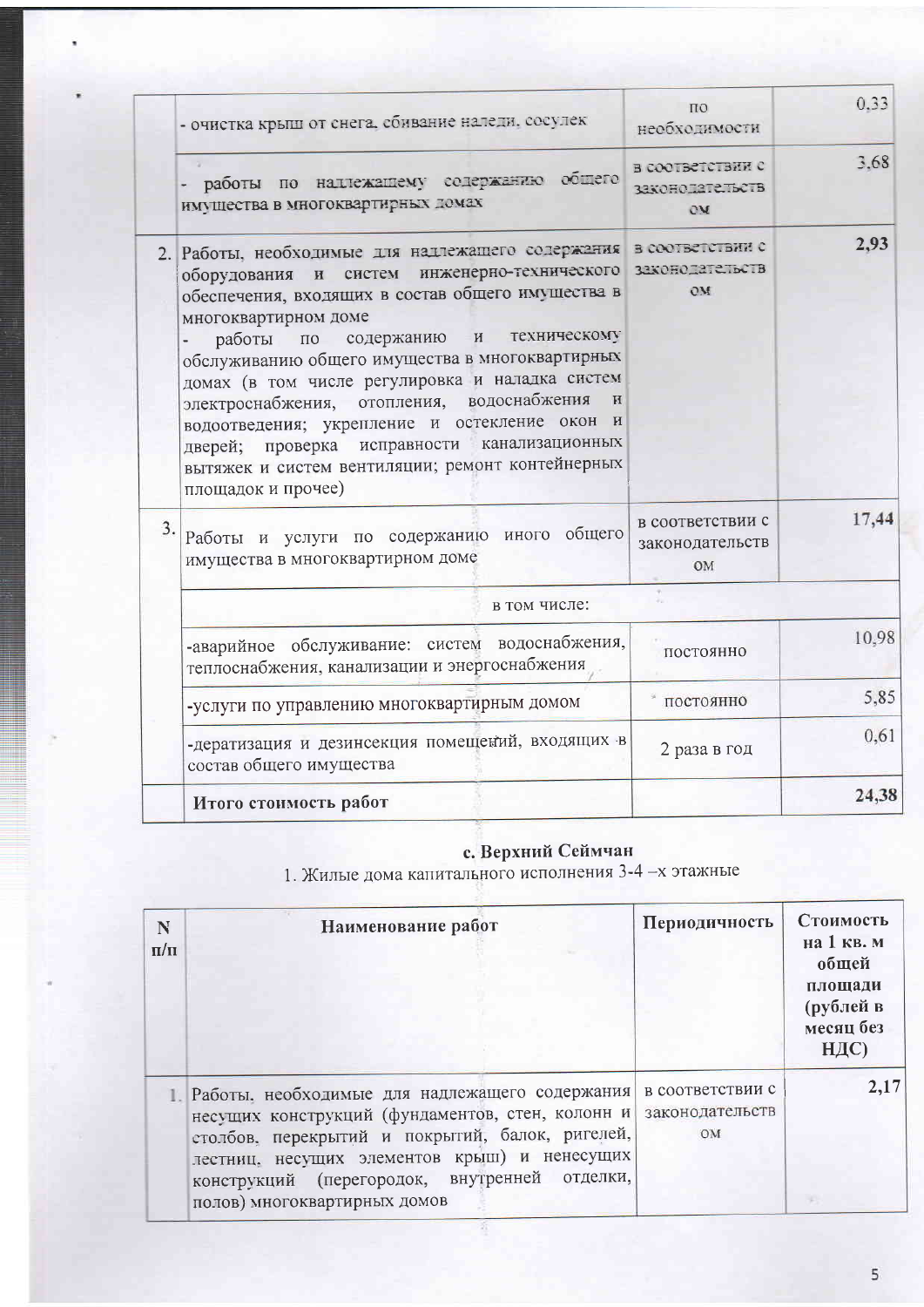| в том числе:                                                                                                                                                                                                                                                                                                                                                                                                    |                                                  |       |
|-----------------------------------------------------------------------------------------------------------------------------------------------------------------------------------------------------------------------------------------------------------------------------------------------------------------------------------------------------------------------------------------------------------------|--------------------------------------------------|-------|
| - очистка крыш от снега, сбивание наледи, сосулек                                                                                                                                                                                                                                                                                                                                                               | в соответствии с<br>законо дательств<br>ON       | 0.18  |
| - работы по надлежащему содержанию общего в соответствии с<br>имущества в многоквартирных домах                                                                                                                                                                                                                                                                                                                 | законодательств<br><b>OM</b>                     | 1.99  |
| 2. Работы, необходимые для надлежащего содержания в соответствии с<br>инженерно-технического<br>оборудования и<br>систем<br>обеспечения, входящих в состав общего имущества в<br>многоквартирном доме                                                                                                                                                                                                           | законодательств<br><b>OM</b>                     | 1,58  |
| - прочие работы по содержанию и техническому в соответствии с<br>обслуживанию общего имущества в многоквартирных<br>домах (в том числе регулировка и наладка систем<br>электроснабжения, отопления, водоснабжения<br>$\mathbf{M}$<br>водоотведения; укрепление и остекление окон<br>И<br>дверей; проверка исправности канализационных<br>вытяжек и систем вентиляции; ремонт контейнерных<br>площадок и прочее) | законодательств<br>OM                            |       |
| 3. Работы и услуги по содержанию иного общего<br>имущества в многоквартирном доме                                                                                                                                                                                                                                                                                                                               | в соответствии с<br>законодательств<br><b>OM</b> | 11,96 |
| в том числе:                                                                                                                                                                                                                                                                                                                                                                                                    |                                                  |       |
| подметание полов во всех помещениях общего<br>пользования<br>(лестничные<br>площадки,<br>марши<br>И<br>коридоры);                                                                                                                                                                                                                                                                                               | 2 раза в неделю                                  | 1,28  |
| - влажная уборка (протирка полов и перил) во всех<br>помещениях общего пользования                                                                                                                                                                                                                                                                                                                              | 1 раз в месяц                                    |       |
| уборка земельного участка, входящего в состав<br>общего имущества                                                                                                                                                                                                                                                                                                                                               | 1 раз в сутки                                    | 1,28  |
| - вывоз твердых бытовых отходов                                                                                                                                                                                                                                                                                                                                                                                 | 1 раз в сутки                                    |       |
| - аварийное обслуживание: систем водоснабжения,<br>теплоснабжения, канализации и энергоснабжения                                                                                                                                                                                                                                                                                                                | постоянно                                        | 5,92  |
| - услуги по управлению многоквартирным домом                                                                                                                                                                                                                                                                                                                                                                    | постоянно                                        | 3,16  |
| - дератизация и дезинсекция помещений, входящих в<br>состав общего имущества                                                                                                                                                                                                                                                                                                                                    | 2 раза в год                                     | 0,32  |
| - услуги по утилизации твердых бытовых отходов                                                                                                                                                                                                                                                                                                                                                                  | в соответствии с<br>законодательств<br><b>OM</b> |       |
| Итого стоимость работ                                                                                                                                                                                                                                                                                                                                                                                           |                                                  | 15,71 |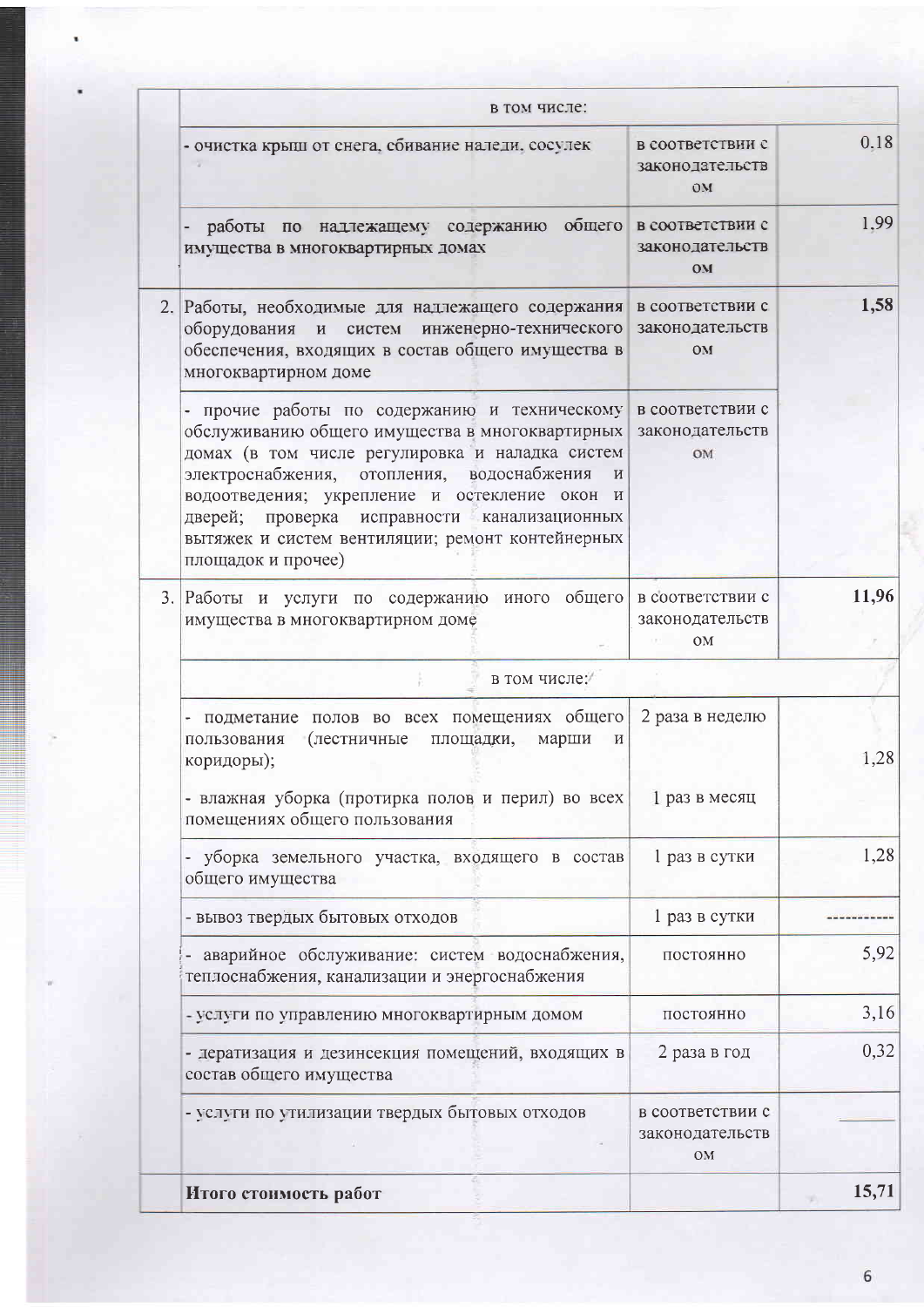Приложение №3 к приказу N 118 - т от 10.11.2017 г.

# МИНИМАЛЬНЫЙ ПЕРЕЧЕНЬ РАБОТ И УСЛУГ ПО СОДЕРЖАНИЮ ОБЩЕГО ИМУЩЕСТВА МНОГОКВАРТИРНЫХ ДОМОВ ДЛЯ СОБСТВЕННИКОВ И НАНИМАТЕЛЕЙ ЖИЛЫХ ПОМЕЩЕНИЙ, ПРОЖИВАЮЩИХ В ДОМАХ ПРИЗНАННЫХ НЕПРИГОДНЫМИ ДЛЯ ПРОЖИВАНИЯ, АВАРИЙНЫМИ И ПОДЛЕЖАЩИМИ СНОСУ ИЛИ РЕКОНСТРУКЦИИ

### п. Сеймчан

| $N_2$<br>$\Pi/\Pi$ | Наименование работ                                                                                                                                                                                                    | Периодичность                       | Стоимость на<br>1 кв. м общей<br>площади<br>(рублей в<br>месяц) |
|--------------------|-----------------------------------------------------------------------------------------------------------------------------------------------------------------------------------------------------------------------|-------------------------------------|-----------------------------------------------------------------|
|                    | 1. Очистка крыш от снега, сбивание наледи, сосулек                                                                                                                                                                    | $\Pi$ <sup>O</sup><br>необходимости | 0,33                                                            |
| 2.                 | Подметание<br>полов во всех помещениях общего<br>(лестничные<br>пользования<br>площадки,<br>марши<br>$\overline{M}$<br>коридоры);<br>Влажная уборка (протирка полов и перил) во всех<br>помещениях общего пользования | 2 раза в неделю<br>1 раз в месяц    | 2,36                                                            |
| 3.                 | Уборка земельного участка, входящего<br>$\, {\bf B}$<br>состав<br>общего имущества                                                                                                                                    | 1 раз в сутки                       | 2,36                                                            |
|                    | 4. Аварийное обслуживание: систем водоснабжения,<br>теплоснабжения, канализации и энергоснабжения                                                                                                                     | постоянно                           | 10,98                                                           |
|                    | 5. Услуги по управлению многоквартирным домом                                                                                                                                                                         | постоянно                           | 5,85                                                            |
| 6.1                | Дератизация и дезинсекция помещений, входящих в<br>состав общего имущества                                                                                                                                            | 2 раза в год                        | 0,61                                                            |
|                    | Итого                                                                                                                                                                                                                 |                                     | 22,49                                                           |

### 1. Жилые дома капитального исполнения 2-5-ти этажные

### 2. Жилые дома одноэтажные без мест общего пользования

| $\frac{1}{\pi}$ | Наименование работ | Периодичность | Стоимость на<br>1 кв. м общей  |
|-----------------|--------------------|---------------|--------------------------------|
|                 |                    |               | площади<br>(рублей в<br>месяц) |